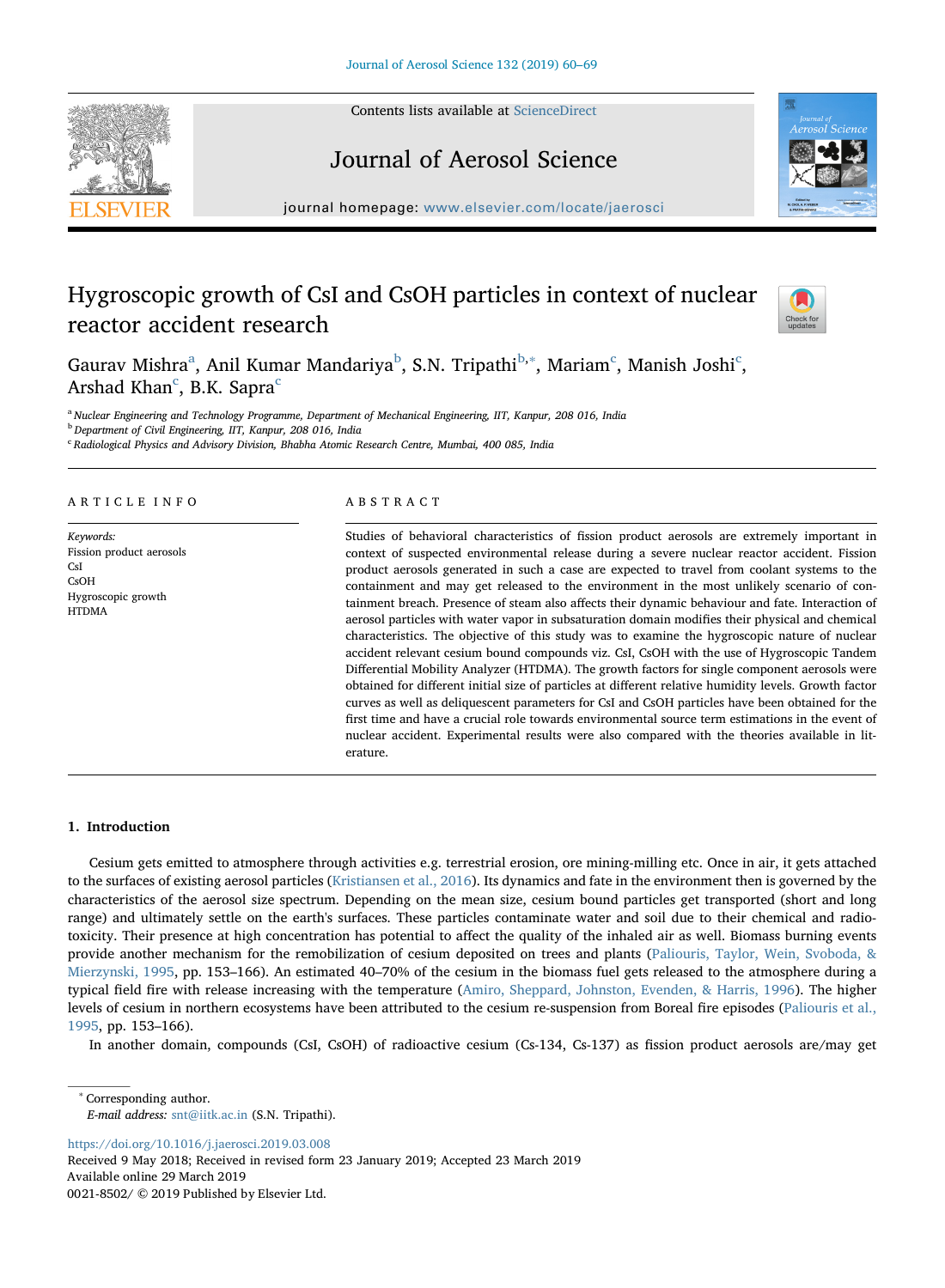released to the environment during nuclear detonations and nuclear reactor accidents ([Buckle, 1991](#page-7-1); [Kugeler, Epping, & Roes, 1989](#page-8-2)). Due to the hazard they posses, these compounds are integral to probabilistic safety studies and source term estimations in context of nuclear reactor accident research. Various nuclear accident scenarios are analyzed with nuclear safety codes ([Saraswat, Munshi,](#page-9-0) [Khanna, & Allison, 2017;](#page-9-0) ([Saraswat, Munshi, Khanna, & Allison, 2018\)](#page-9-1). A total of 1.4% core mass consisting of structural materials (3%), control materials (73%) and fission products (24%) may get released in a severe nuclear reactor accident [\(Wichner & Spence,](#page-9-2) [1985\)](#page-9-2). Fission product vapors such as CsI and tellurium released from breached fuel rods condense on the particles in cooler regions above the core ([Petti, 1989](#page-8-3)). CsI in presence of steam in reactor sections may convert to CsOH and a combination of CsI and CsOH is expected to be retained in containment following severe accident conditions [\(Allelein, Auvinen, & Ball, 2009](#page-7-2); [Jokiniemi, 1988](#page-8-4)). As a major component in reactor component, cesium affects the source term calculations for other compounds. 95% of iodine released in an event of reactor accident is assumed to be in the form of CsI ([U. N. R. Commission, 2000\)](#page-9-3). The large scale nature and severity of impacts of nuclear reactor accidents have been proven in terms of signatures such as spreading of radioactive plume over the northern hemisphere after Fukushima accident [\(Adachi Kouji & Mizuo, 2013;](#page-7-3) [Leon et al., 2011](#page-8-5)). Some studies have also discussed the exposure of firefighters and general population from resuspended cesium on account of wildfires in areas near Chernobyl ([Hao, Bondarenko,](#page-8-6) [Zibtsev, & Hutton, 2008;](#page-8-6) [Yoschenko et al., 2006\)](#page-9-4). Radionuclides of cesium were also detected in huge amounts at various places, months after the Fukushima Daiichi Nuclear Power Plant accident ([Long et al., 2012](#page-8-7)). Estimation of release amounts of cesium discharged into the atmosphere after nuclear reactor accidents has been discussed in detail in various studies ([Adachi Kouji & Mizuo,](#page-7-3) [2013;](#page-7-3) [Long et al., 2012;](#page-8-7) [Nagai, Katata, Terada, & Chino, 2014,](#page-8-8) pp. 155–173). For example, after Fukushima Daiichi Nuclear Power Plant accident, a study was conducted by [Stohl et al. \(2012\)](#page-9-5) at several dozen stations in Japan, North America and other regions, which reports a cesium activity release of 9-36 peta-becquerel(PBq) ([Adachi Kouji & Mizuo, 2013](#page-7-3); [Stohl et al., 2012\)](#page-9-5).

Evolution of aerosol size distribution via extrinsic processes (condensation, deposition etc.) and intrinsic modulations (e.g. coagulation) is linked with the fate of particles. Hygroscopic growth is another characteristic which plays crucial role in aerosol dynamics. In sub-saturation humidity levels, aerosol particles absorb or release vapor molecules governed by local saturation ratios. Precise information of hygroscopic growth of particles is crucial as it affects other parameters such as size, boiling point, droplet viscosity etc. Deposition rate of particles are expected to be affected at high RH (>90%) reflecting in increased settling rates. This enhancement is due to the increase in size after hygroscopic growth which gets reflected as higher gravitational settling velocities ([Seinfeld and Pandis, 1998](#page-9-6); [Singh, Gupta, Tripathi, Jariwala, & Das, 2011\)](#page-9-7). Aerosol particles released during nuclear power plant accidents include hygroscopic compounds in significant amount. These compounds in favorable conditions absorb water and hence have potential to grow in sub saturated conditions ([Wichner & Spence, 1985\)](#page-9-2). The growth in size further affects the dynamic characteristics (e.g. coagulation, condensation) and the source term in environment evolves with changing life-times of particles. A thorough study of the mechanisms of aerosol formation has been carried out by [Petti \(1989\).](#page-8-3) He concluded that aerosol formation takes place rapidly (in less than 1–100 s) and the resulting particle size distribution can be calculated analytically by uncoupling vapor depletion from aerosol growth. Deliquescence relative humidity (DRH), threshold RH above which particles begin to absorb water or dissolve as solution, is also decisive parameter for depositional and transportation characteristics. Studies aimed at determining DRH and Efflorescence relative humidity (ERH i.e. point of recrystallization) rely on accurate measurements of particle size modifications with change in humidity levels ([Cohen, Flagan, & Seinfeld, 1987;](#page-7-4) [Jokiniemi, 1990;](#page-8-9) [Tang, 1976\)](#page-9-8). Several studies have been performed for studying the hygroscopic behaviour of various atmospheric relevant aerosols such as ammonium sulphate, sodium chloride, sodium nitrate, humic acid, succinic acid and dicarboxylic acids ([Badger et al., 2006](#page-7-5); [Gysel, Weingartner, &](#page-7-6) [Baltensperger, 2002](#page-7-6); [Peng, Chan, & Chan, 2001;](#page-8-10) [Sjogren et al., 2007;](#page-9-9) [Wex et al., 2008](#page-9-10); [Wise, Surratt, Curtis, Shilling, & Tolbert,](#page-9-11) [2003\)](#page-9-11). Materials which include inorganic salts (e.g. ammonium sulphate, sodium chloride) showing step function form of critical points (DRH, ERH) and other electrolytes (e.g. sodium nitrate, malonic acid, glutaric acid) which absorb water at quite low RH (< 20%) showing continuous growth with humidity. Out of the techniques available for the measurement of hygroscopic growth factors ([McMurry & Stolzenburg, 1989](#page-8-11); [Onasch et al., 1999](#page-8-12); [Tang & Munkelwitz, 1994](#page-9-12)) of aerosol particles, Hygroscopic Tandem Differential Mobility Analyzer (HTDMA) systems are most commonly used.

Although a lot of work has been performed for atmospheric relevant aerosol particles, essential knowledge of hygroscopic properties for important nuclear relevant aerosol particles does not exist. Accurate understanding of dynamic behaviour of crucial cesium compounds (CsI, CsOH) in aerosol phase is desirable. In literature, various properties (such as condensational growth, deposition) of cesium compounds are studied ([Acquista, Abramowitz, & Lide, 1968;](#page-7-7) [Badawi, Xerri, Canneaux, Cantrel, & Louis, 2012;](#page-7-8) [Inada & Akagane, 1996](#page-8-13); [Kuczkowski, Lide, & Krisher, 1966](#page-8-14); [Li et al., 2013](#page-8-15); [McFarlane, Wren, & Lemire, 2002\)](#page-8-16). but hygroscopic behaviour is a notable omission. Such an information is important for estimating/improving deposition fractions in coolant pipes ([Modi et al., 2014](#page-8-17)), evolution in containment atmosphere [\(Sapra et al., 2008](#page-8-18)) and source term to the environment in an event of severe nuclear reactor accident ([Camata, Hirasawa, Okuyama, & Takeuchi, 2000](#page-7-9)). Moreover, it is also expected to supplement the predictive capability of numerical models against source term estimations and risk-hazard evaluations. In this study, the hygroscopic properties at different relative humidity of laboratory generated single salt CsI (cesium iodide) and CsOH (cesium hydroxide) aerosols were investigated. Growth curves in humid air for both salts, the deliquescence relative humidity (DRH) and efflorescence relative humidity (ERH) of CsI 100 nm particles were measured at room temperature (298 K). In addition, the growth factors of dry diameter 50, 100, 150 and 200 nm particles at different RH were also measured separately for both CsI and CsOH to verify the significance of the Kelvin effect during hygroscopic growth of these salts. A comparison of standard growth factor models with experimental observations is also presented.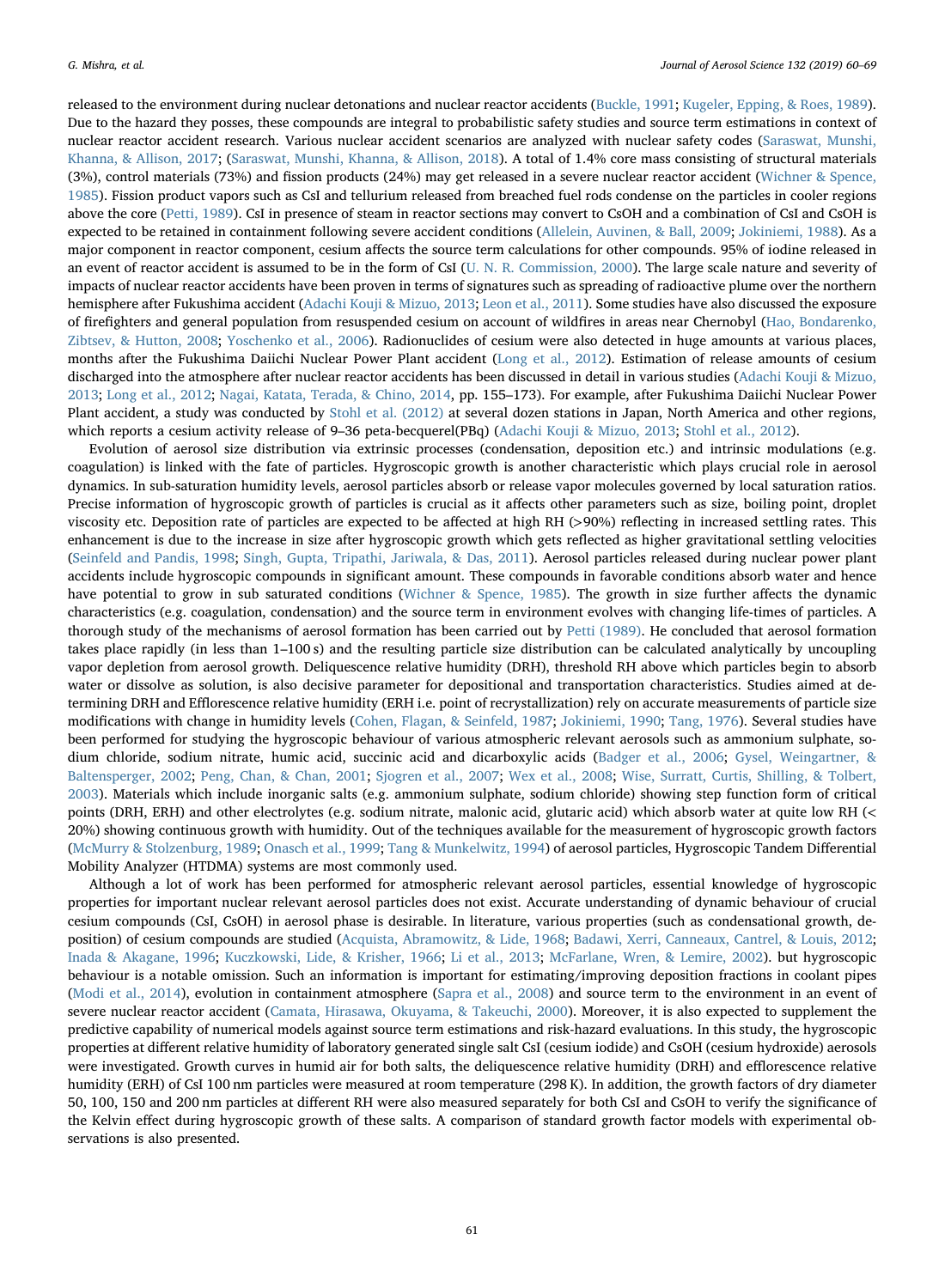<span id="page-2-0"></span>

Fig. 1. Experimental setup

### 2. Experimental section and data analysis

The HTDMA system (experimental set-up and methodology) was used to determine the hygroscopic growth of CsI and CsOH particles. This system has been employed and discussed in detail in available literature ([Gysel et al., 2004;](#page-8-19) [Johnson, Fletcher, Meyer,](#page-8-20) [Modini, & Ristovski, 2008;](#page-8-20) [Villani, Picard, Michaud, Laj, & Wiedensohler, 2008](#page-9-3); [Weingartner, Gysel, & Baltensperger, 2002\)](#page-9-13). The system for the current work was calibrated against the growth factors of laboratory generated salts (e.g. *NaCl* or (*NH*<sub>4</sub>)<sub>2</sub>SO<sub>4</sub>) [\(Gysel](#page-7-6) [et al., 2002](#page-7-6)). Test solutes were dissolved in MilliQ water (typically 0.1 g/L, resistivity = 18.2MΩ. *cm*) and aerosolized through aerosol atomizer (TOPAS ATM 226). 0.1 M salt solutions (CsI, purity >99.5% ,Merck; CsOH, purity >99%, Merck) were used for this purpose. As shown in [Fig. 1,](#page-2-0) the generated particles first entered into a fully clean chamber of 0.5  $m<sup>3</sup>$  volume used for homogenization of generated aerosols. After 20–25 min, the steady state is achieved inside the chamber. Sample aerosol stream is subsequently passed through a silica gel based diffusion dryer in order to dry the sample to RH <15% at 298 K. This dryer has also been used in our previous work in different contexts ([Mariam, Khandare, Koli, & KhanSapra, 2017;](#page-8-21) [Shamjad et al., 2012](#page-9-14)). Most of the aerosol particles are expected to possess unit growth factors below this limiting RH ([Villani et al., 2008\)](#page-9-15). The dry aerosol stream is brought to charge conditioner (TSI-3077) and then fed into the first differential mobility analyzer (DMA)(TSI DMA 3081) of the experimental setup. This DMA recorded the RH of the aerosol flow stream apart from selecting monodisperse particle size for humidification. Monodisperse aerosol stream is then entered to a humidifier system in which controlled and stable humidity is maintained using a nafion membrane (Perma Pure single tube MD-110-12S-4). Saturated air counter flow technique is used for regulating the humidity in the humidity control system, which is based on the machanism described by [Villani et al. \(2008\).](#page-9-15)

Monodisperse aerosol particles were passed through membrane of humidifier with a maintained counter flow of saturated air outside it. Moisture from saturated air can diffuse through the membrane into the aerosol stream. The diameter and concentration of particles after equilibrium at a defined RH is then measured by the Scanning Mobility Particle Sizer (SMPS, TSI 3082) consisting of DMA (TSI 3081) and a condensation particle counter (CPC, TSI 3776). The RH of the second DMA sheath flow is adjusted independently using another sheath humidifier in which vertically oriented multiple nafion membranes (PermaPure multi-tube PH-60T-12SS) are used. In the sheath flow humidifier, saturated air flows through the interior of membranes in top to bottom order while sheath air passes through outside the membranes in counter flow manner to minimize pressure drop. The humidity of both the humidifiers is regulated using a Proportional-Integral-Derivative (PID) controller which compares the set point values of RH and temperature with those measured by the sensor (Rotronic, HC2 - P05). Both humidifiers maintain the same relative humidity equal to the provided set point.

For efflorescence relative humidity (ERH) determination (decreasing RH experiments), another humidifier system in which stable humidity is maintained using a nafion membrane (Perma Pure single tube MD-110-12S-4) just after the first DMA. Here also the saturated air counter flow technique is used for regulating the humidity, which is based on the machanism described by [Villani et al.](#page-9-15) [\(2008\).](#page-9-15) When the aerosol particles passes through it, they get exposed to a very high relative humidity of 97–98% RH. This high RH is sufficient to dissolve the salt particle completely, which is essential for the decreasing relative humidity behaviour study of the aerosols.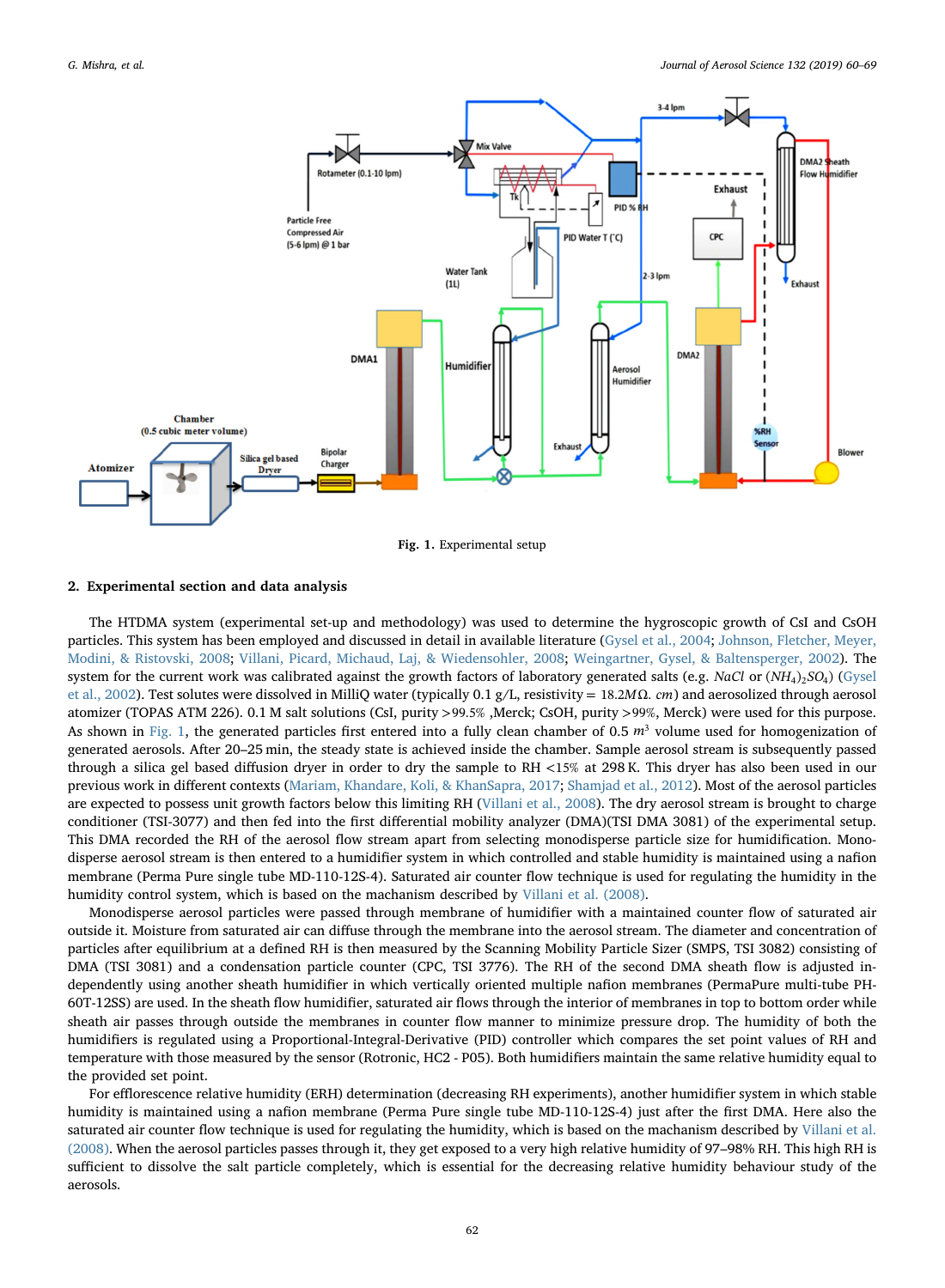Hygroscopic growth of particles with diameter 50, 100, 150 and 200 nm has been measured in the humidity range of 20%–94% RH with an accuracy of  $\pm$  1% RH employing above discussed experimental setup. The growth factor measurement accuracy depends on the uncertainty in controlling and measuring RH [\(Gysel, McFiggans, & Coe, 2009\)](#page-7-10). Necessary protocols, due calibration procedures including offset calibration are followed during these experiments. All the data collected with this experimental setup is then corrected with TDMAinv toolkit developed by [Gysel et al. \(2009\)](#page-7-10). This inversion algorithm uses a full TDMA kernel function and it also approximates the inverted growth factor probability density function (GF-PDF) as a piecewise linear function [\(Duplissy et al.,](#page-7-11) [2009;](#page-7-11) [Gysel et al., 2009](#page-7-10)). The relative humidity inside the second DMA varies little around the fixed target value which causes a simultaneous variability in measured growth factors. So the measurements within a range of  $\pm 2\%$  of target RH were considered for that particular RH and growth factors were recalculated according to the approach suggested by [Gysel et al. \(2009\).](#page-7-10)

## 3. Theoretical approach

<span id="page-3-0"></span>The Kohler theory [\(Kohler, 1936\)](#page-8-22), which describes the growth of aqueous solution droplets in humid air is described in detail in [Seinfeld and Pandis \(1998\)](#page-9-6). The Kohler equation (equation [\(1\)\)](#page-3-0) is based on a combination of two expressions: the Kelvin equation and modified Roult's law. Kelvin term governs the increase in water vapor pressure over a curved surface while modified Roult's law term describes solute effect that tends to decrease vapor pressure over a solution droplet.

$$
\ln \frac{P_w(D_p)}{P^0} = \frac{4M_w \sigma_w}{RT \rho_w D_p} - \frac{6v_s n_s M_w}{\pi \rho_w D_p^3} \tag{1}
$$

where  $P_w(D_p)$  is the water vapor pressure over the droplet of diameter  $D_p$ ,  $P^0$  is the water vapor pressure over a flat surface at the same temperature,  $\sigma_w$  is the surface tension of droplet,  $\rho_w$  is the density of pure water,  $M_w$  is the molecular weight of pure water,  $n_s$  is number of moles of solute, R is the universal gas constant, T is the temperature in kelvin, ρ is density of salt and *v<sub>s</sub>* is the number of ions generated by dissociation of a molecule of salt. The saturation ratio (S) and the two constants *Aw* and *Bs* can be defined as:

$$
S = \frac{P_w(D_p)}{P^0}
$$

$$
A_w = \frac{4M_w \sigma_w}{RT\rho_w}
$$

$$
B_s = \frac{6v_s n_s M_w}{\pi\rho_w}
$$

<span id="page-3-1"></span>Then equation  $(1)$  can be rewritten as:

$$
\ln S = \frac{A_w}{D_p} - \frac{B_s}{D_p^3} \tag{2}
$$

There are several forms of Kohler equation (under differing approximations) presented in literature used for specific purposes ([Facchini, Decesari, Mircea, Fuzzi, & Loglio, 2000;](#page-7-12) [Shulman, Jacobson, Carlson, Synovec, & Young, 1996;](#page-9-16) [Wex et al., 2008\)](#page-9-10). The most frequently used form of equation [\(1\),](#page-3-0) derived by Kohler ([Pruppacher, Klett, & Wang, 1998\)](#page-8-23) makes assumptions in addition to volume additivity, the solution is dilute, the activity coefficient of water can be assumed to be equal to 1 and the surface tension of the dilute solution can be approximated by that of pure water. Under these assumptions in equation  $(2)$ , values of  $A_w$  and  $B_s$  are:

$$
A_w \cong \frac{0.66}{T}
$$
  

$$
B_s \cong \frac{3.44 \times 10^{13} \nu M_s}{M_w}
$$

where the units of  $A_w$  and  $B_s$  are  $\mu m$  and  $\mu m^3$  respectively.

A simpler form of Kohler model is proposed by [Weingartner, Burtscher, and Baltensperger, \(1997\)](#page-9-17) and well explained by [Brechtel](#page-7-13) [and Kreidenweis \(2000\).](#page-7-13) This equation can also be used for predicting theoretical growth factors of single salt solutions. This equation reduces the need of surface tension and density data of the droplet at various concentrations. As the surface tension and density data is not known at higher molalities for the examined salts, this approach ([Weingartner et al., 1997](#page-9-17)), [Brechtel and Kreidenweis \(2000\)](#page-7-13) is adopted for theoretical predictions.

<span id="page-3-3"></span>The model can be described in terms of relative humidity (RH) as:

$$
RH = 100 \exp\left\{\frac{\alpha}{D_p}\right\} \exp\left\{\frac{\beta N_i}{D_0^3 - D_p^3}\right\} \tag{3}
$$

<span id="page-3-2"></span>where  $\alpha$  is equal to 2.155 nm,  $\beta$  is equal to 5.712\*10<sup>-2</sup>*nm*<sup>3</sup>, the droplet size (*D<sub>p</sub>*) and dry particle size (*D<sub>0</sub>*) are in nanometers. The unknown parameter  $N_i$  (number of dissociated molecules in the water layer of droplet), can be defined by equation  $(4)$ :

$$
N_i = Y N_{av} (\pi/6) D_0^3 \tag{4}
$$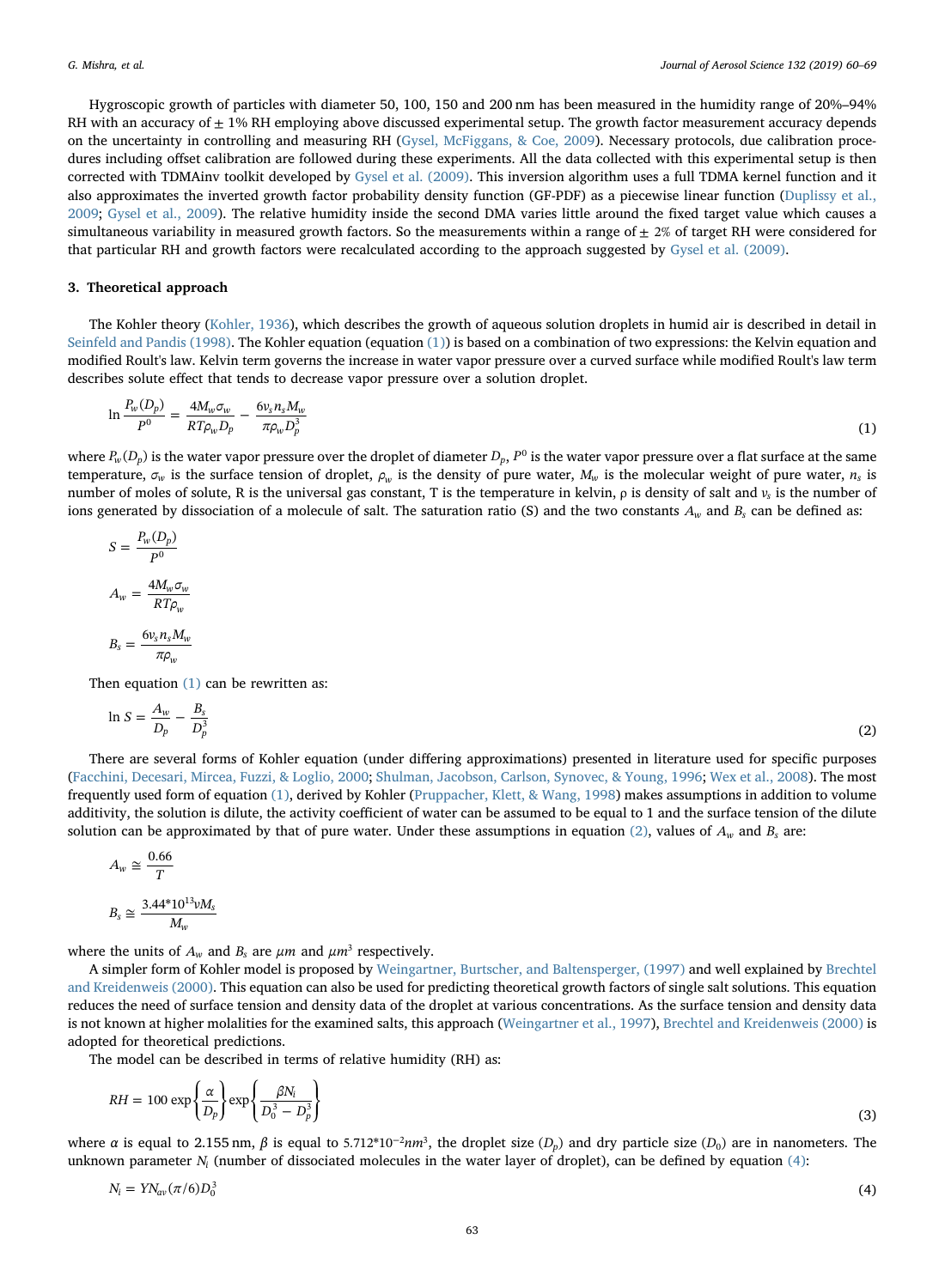<span id="page-4-0"></span>where *N<sub>av</sub>* is Avagadro's number and according to [Brechtel and Kreidenweis \(2000\)](#page-7-13), Y can be calculated by using equation [\(5\)](#page-4-0) in which  $\rho_s$  and  $M_s$  are density and molecular weight of solute respectively.

$$
Y = \frac{v_s \rho_s}{M_s} \tag{5}
$$

<span id="page-4-1"></span>In another model [Brechtel and Kreidenweis \(2000\),](#page-7-13) modified Kohler equation is developed in terms of parameters to be determined from HTDMA studies. The advantage of using this model is the parameterization of osmotic coefficient data itself. This model (equations [\(6\)](#page-4-1)–(8))also assumes the surface tension of solution droplet same as that of pure water.

$$
RH = 100a_w \exp\left\{\frac{4\sigma_{drop} \overline{v_l}}{RTD_{drop}}\right\} \tag{6}
$$

where RH is in percentage,  $\overline{v_l}$  is partial molar volume of the solution, is surface tension of droplet, R is universal gas constant, T and  $D_{drop}$  are temperature and diameter of droplet respectively.  $a_w$  is the water activity and for aqueous solutions of ionic compounds, it can be defined as ([Robinson & Stokes, 1968;](#page-8-24) [Robinson & Stokes, 2012\)](#page-8-25):

$$
a_w = \exp\left\{\frac{-M_w v \phi m}{1000}\right\} \tag{7}
$$

where  $M_w$  is the molecular weight of pure water,  $\nu$  is total number of ions of salt present in solution,  $\phi$  is osmotic coefficient of solution and m is molality of the solution.

Due to the unavailability of purely theoretical model, a semi empirical model is considered for calculating the osmotic coefficient ([Clegg & Pitzer, 1992;](#page-7-14) [Gysel et al., 2002](#page-7-6); [Pitzer, 1973](#page-8-26); [Pitzer & Mayorga, 1973](#page-8-27))

$$
\phi = 1 - |z_1 z_2| \left\{ \frac{A_{\phi} I^{0.5}}{1 + b_{\text{pit}} I^{0.5}} \right\} + \frac{2v_1 v_2}{v} \{ \beta_0 + \beta_1 \exp(-\alpha I^{0.5}) \} m + 2(v_1 v_2)^{1.5} C_{\phi} m^2 / v \tag{8}
$$

where the value of  $\alpha$  and  $\beta_{\text{nit}}$  are 2 and 1.2 at 298 K, respectively,  $z_1$  and  $z_2$  are charges on the ions respectively,  $v_1$  and  $v_2$  are the number of different molecules of ions produced by dissociation of a single molecule of solute, *v* is sum of total ions  $v = v_1 + v_2$ , *I* is solution's ionic strength and m is the molality of the solution. The coefficients  $\beta_0$ ,  $\beta_1$  and  $C_\phi$  are dependent on the chemical composition of solute. The values of these coefficients are tabulated by [Pitzer and Mayorga \(1973\)](#page-8-27) for various salts. The ionic strength of the solution can be calculated using the relation:  $I = 0.5 \sum m_i z_i^2$  where  $m_i$  is molality of species i and  $z_i$  is charge on the ion of that species. The value of Debye-Huckel coefficient for the osmotic function *A*<sub>*φ*</sub> is 0.392 for water at 25<sup>0</sup>C, [\(Brechtel & Kreidenweis, 2000](#page-7-13)).

<span id="page-4-2"></span>The extrapolation of available values of osmotic coefficient for CsI from Robinson, 1937 gives the function of  $\phi$  with molality (m) of solution. This relation, shown in equation [\(9\)](#page-4-2) can also be used for predicting the value of  $\phi$  for cesium Iodide.

$$
\phi = 0.8481m^{(-0.031)}\tag{9}
$$

With the help of equations [\(3\) and \(6\)](#page-3-3), theoretical growth factor curves with respect to relative humidity for CsI and CsOH have been generated as a part of this study. The theory of [Brechtel and Kreidenweis \(2000\)](#page-7-13) is more relevant for predicting the theoretical growth factors of examined salts as it uses the actual solution properties such as osmotic coefficient and density.

## 4. Results and discussions

Growth factor is the ratio of wet diameter and initial dry diameter (*D*<sub>0</sub>) of the particle. Growth factors measured for CsI and CsOH at different dry diameters were used for interpreting the growth factor curve. Reproducibility and repeatability of the data was ascertained by performing 25-30 measurement runs for each RH value performed under room temperature (typically 23 to 27 °C). The results are as follows:

#### 4.1. Cesium iodide (CsI)

[Fig. 2](#page-5-0) shows the measured hygroscopic growth factors for cesium iodide particles with a dry diameter of 100 nm. The increasing and decreasing pattern of the growth factor with RH can be easily distinguished for CsI aerosols. The equilibrium size of CsI particle at a particular RH shows a dependency on its RH history. This dependency can be explained by hysteresis effect between its increasing RH and decreasing RH growth factors. Growth factor curves obtained for increasing and decreasing RH conditions were used for estimating DRH and ERH values for the test particles.

When starts from low RH, the dry CsI particles do not change their size until they reach the DRH, where a solution droplet is formed. The small growth of particles just below the DRH point is caused by water adsorption on defected sites of the lattice as described by [Gysel et al. \(2002\)](#page-7-6) and [Weingartner et al. \(2002\).](#page-9-13) After the DRH, further increase in relative humidity leads to particle growth by condensation and this growth is responsible for high dilution of the solution droplet which is well explained by Kohler theory.

Starting from high RH, the size of droplets decreases by evaporation of water. These droplets can also exist below the DRH in metastable equilibrium state as a supersaturated solution. Continuous decrement in relative humidity leads to crystallization of the solution droplets and lowest data point in decreasing growth factor trend provided ERH for CsI particles. The cystallization may occur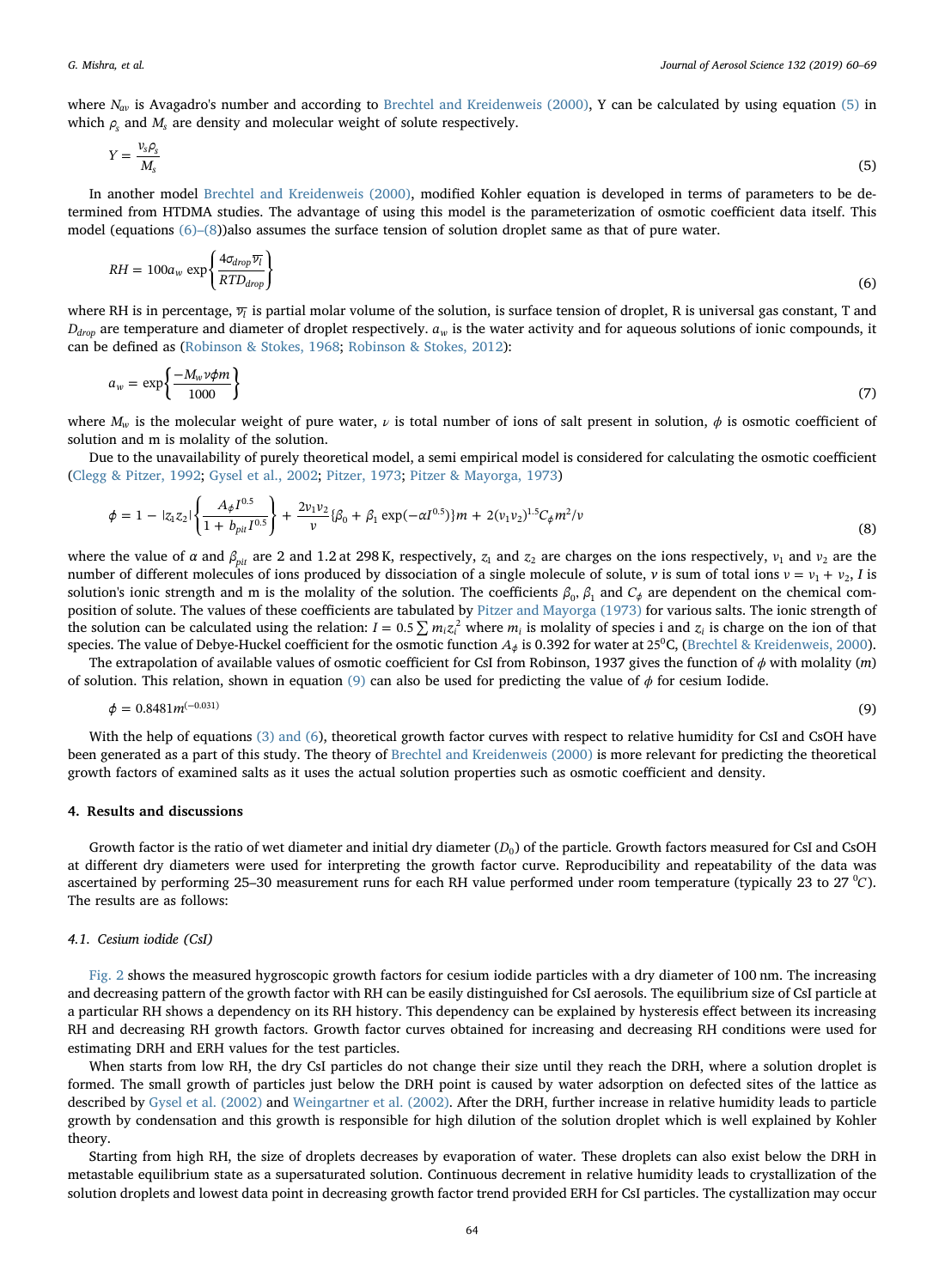<span id="page-5-0"></span>

Fig. 2. Experimental and theoretical hygroscopic growth factors of 100 nm dry CsI particle

above the actual ERH of the salt due to the presence of some insoluble impurities ([Gysel et al., 2002](#page-7-6)).

In addition to the experimental values, theoretical growth factor curves are also plotted in [Fig. 2.](#page-5-0) These theoretical curves are based upon the equations discussed above in this paper. The agreement between the experimental values and theoretical model of [Brechtel and Kreidenweis \(2000\)](#page-7-13) is very good within the experimental errors while the model of [Weingartner et al. \(1997\)](#page-9-17) also captures the general trend within the proximity of experimental findings. The [Brechtel and Kreidenweis \(2000\)](#page-7-13) model predicts the experimental results more accurately because it uses the osmotic coefficient correlation obtained for cesium iodide. [Weingartner et al.](#page-9-17) [\(1997\)](#page-9-17) model is free from the variation of osmotic coefficient, it only depends on droplet size and salt properties. The deliquescence transition point was observed at  $91 \pm 1\%$  RH and is in good agreement with literature data of CRC handbook of chemistry and physics ([Haynes, 2016\)](#page-8-28). The experimental efflorescence relative humidity for CsI was measured at 59  $\pm$  1% RH.

The effect of particle size on the deliquescence transition was also interpreted in this study. [Fig. 3](#page-5-1) shows the increasing RH growth factors of 50, 100, 150, 200 nm particle sizes of CsI salt. The vapor pressure over the droplet is influenced by the Kelvin effect and the Roult's law. The Kelvin effect describes the increase in the vapor pressure over a curved surface of droplet relative to a flat surface ([Seinfeld and Pandis, 1998](#page-9-6)). For the larger size particles (>100*nm*), influence of the Kelvin effect on the DRH can be neglected. Measurements shows that the DRH increases with decreasing particle diameter, which is due to Kelvin effect. Insignificant difference in DRH values for CsI particles larger than 100 nm also follows the general behaviour for other salt particles e.g. NaCl [\(Cinkotai,](#page-7-15) [1971;](#page-7-15) [Gysel et al., 2002](#page-7-6)).

### 4.2. Cesium hydroxide (CsOH)

In [Fig. 4,](#page-6-0) the measured hygroscopic growth factors for cesium hydroxide particles with a dry diameter of 100 nm are shown. The growth factor pattern with increasing and decreasing RH can not be easily distinguished for CsOH aerosols. Measurements show that the equilibrium size of CsOH particles at a particular RH is independent from its RH history.

<span id="page-5-1"></span>As shown in [Fig. 4,](#page-6-0) CsOH exhibits continuous water uptake with increasing RH and no phase transition or deliquescence transition is observed. In the test RH range, CsOH particles were found to retain liquid at lower RH levels. Similar to other highly hygroscopic



Fig. 3. Increasing RH growth factor variations for different dry sizes of CsI particle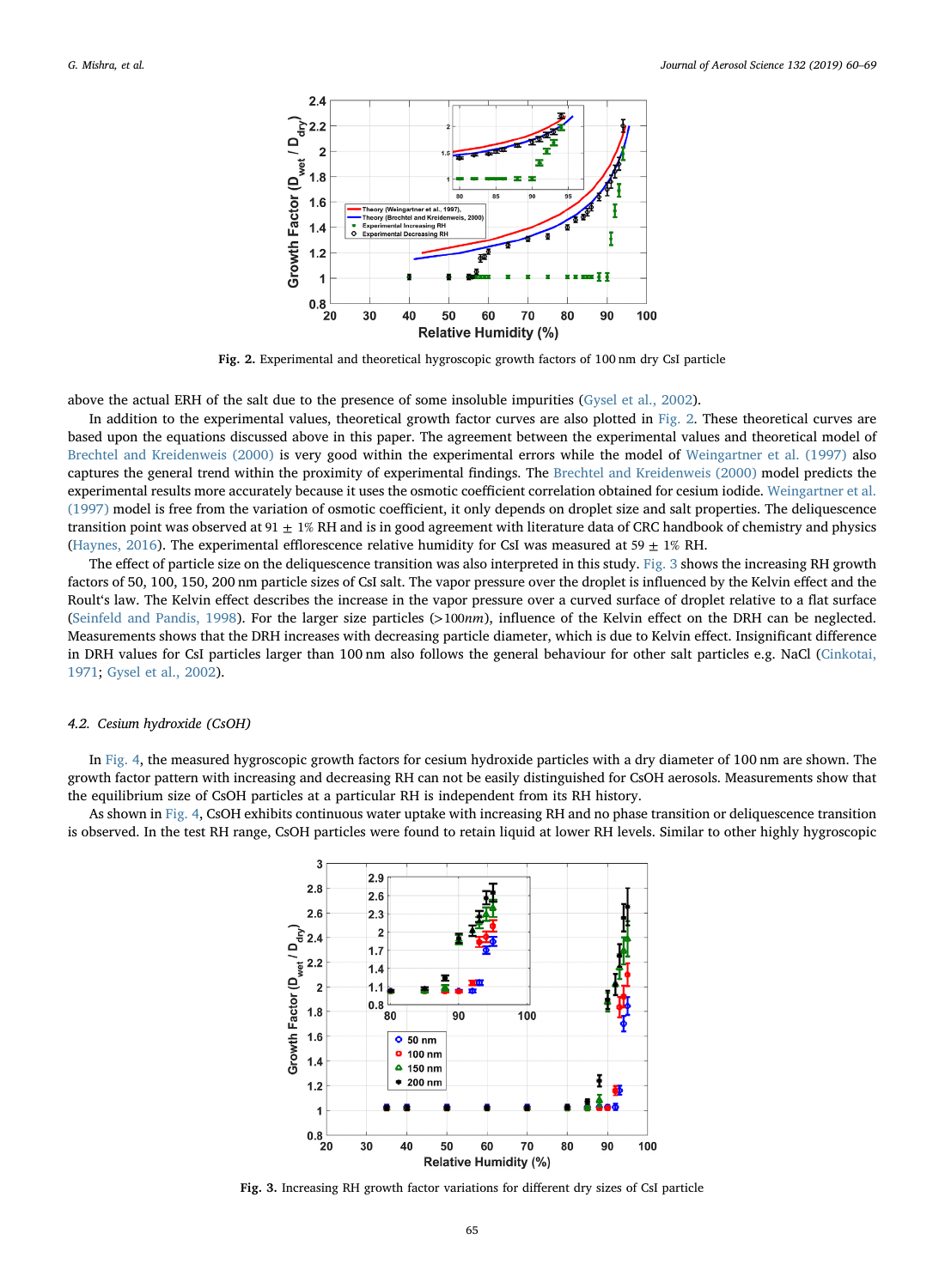<span id="page-6-0"></span>

Fig. 4. Experimental and theoretical hygroscopic growth factors of 100 nm dry CsOH particle

species e.g. *NaNO*3, complete re-crystallization is expected to occur at still lower RHs (6% for *NaNO*3) ([Gysel et al., 2002](#page-7-6)). This type of hygroscopic behaviour is also observed for some other atmospheric particles of interest such as Sodium Nitrate, Malonic acid, Glutaric Acid, Citric acid and Phthalic acid [\(Gysel et al., 2002;](#page-7-6) [Jing et al., 2016;](#page-8-29) [Peng et al., 2001;](#page-8-10) [Pope, Dennis-Smither, Gri](#page-8-30)ffiths, [Clegg, & Cox, 2010;](#page-8-30) [Prenni et al., 2001](#page-8-31)).

Theoretical growth factor curves are also plotted in addition to the experimentally measured growth factors in [Fig. 4](#page-6-0). The theoretical curves are based upon modified kohler equations (Equations [\(3\) and \(6\)](#page-3-3)) proposed by [Weingartner et al. \(1997\),](#page-9-17) [Brechtel](#page-7-13) [and Kreidenweis \(2000\)](#page-7-13). The assumption taken are same as that of taken for theoretical predictions of CsI particles in this study.

Predictions of both models [Weingartner et al. \(1997\)](#page-9-17) and [Brechtel and Kreidenweis \(2000\)](#page-7-13) matched very well with the overall trend of experimental observations. The deviations observed at lower RH values can be seen to be reducing with RH level.

As the hysteresis effect (the dependence of the state of a system on its history) is missing in the growth factor measurements of CsOH particles, there is no significant difference between the measured growth factors of increasing (deliquescence) and decreasing (efflorescence) RH. The effect of particle size for increasing relative humidity was also examined in this study for CsOH. [Fig. 5](#page-6-1) shows the increasing RH growth factors of 50, 100, 150 and 200 nm particle sizes of CsOH salt. Measurements shows that the hygroscopic growth of CsOH particles is independent from the initial particle size at lower relative humidity. CsOH is highly hygroscopic in nature and it can absorbs water even at low relative humidities. The different size particles have approximately the same growth factors in RH range below 80%, it could be possibly due to more dominating nature of Roults law in lower RH region. Minor dependence on size at higher RH range shows that the kelvin effect is more influential/dominating in higher RH (RH > 80%) region for CsOH particles as shown in [Fig. 5](#page-6-1).

<span id="page-6-1"></span>Apart from obtaining hygroscopic growth factors at subsaturated conditions, behaviour of particles in supersaturated environment is also crucial. Activation potential of CsI and CsOH aerosol particles in conjunction with growth factors cover the dynamics of water vapor with particles at all relative humidity levels. Cloud condensation nuclei counter (CCNC) can be used appropriately for characterizing water uptake behaviour of particles in supersaturated environment. The behaviour under such conditions simulates the early phase of reactor accident where steam is present in containment environment. Results of this work are mostly applicable to the later phase of reactor accident representing normal thermodynamic conditions and absence of steam.



Fig. 5. Increasing RH growth factor variations different dry sizes of CsOH particle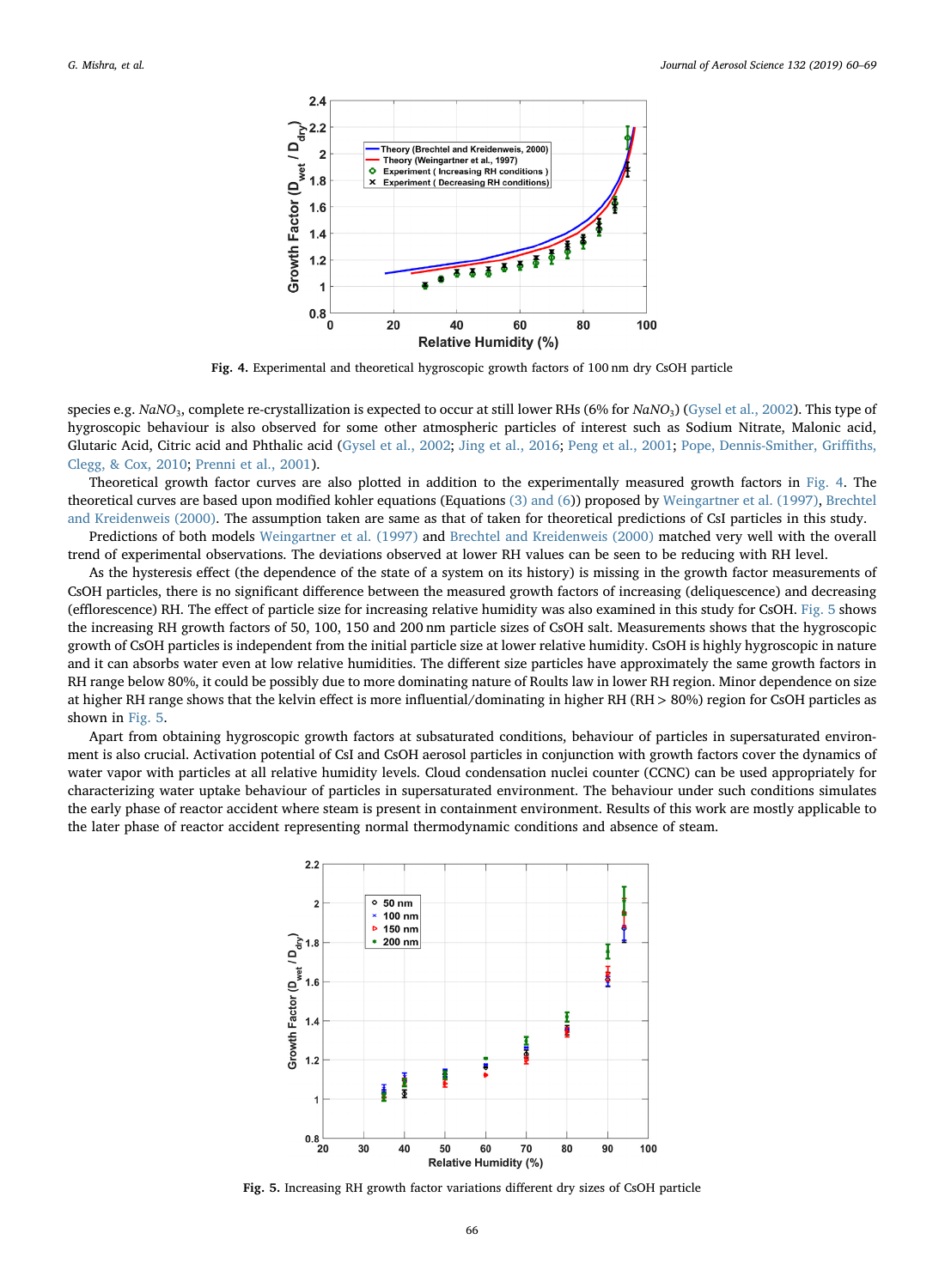## 5. Conclusions

In this study, the hygroscopic growth of laboratory generated CsI and CsOH aerosols was studied utilizing a HTDMA system. Kohler equation based theoretical models were used for predicting the hygroscopic growth curves of both type of aerosols. The dry sizes of examined salt's aerosol particles were in the range in which atmospheric particles may activate. The DRH and ERH of CsI salt were found to be 91  $\pm$  1% and 59  $\pm$  1% respectively. CsOH exhibits continuous water uptake and no phase transition (no DRH) was found with increasing RH. The minimum relative humidity obtained within the experimental limitations in decreasing RH measurements was not low enough for the crystallization of CsOH particles with no apparent ERH. The results indicates that the Kelvin effect is influential for the hygroscopic growth of CsI particles while the hygroscopic growth of CsOH particles was not affected by Kelvin effect. Theoretical growth factor curves were found to match the trend of the measured growth factors for both the examined salts. In the case of nuclear reactor accidents, there may be a chance of release of these water soluble compounds (i.e. CsI, CsOH) into the containment and the environment. The growth factors obtained during this study could be used as an important data in getting realistic source term or deposition rate predictions in various containment codes such as ASTEC, MELCOR or RELAP6. First time determination of DRH and ERH of CsI particles is an important contribution since it is projected to be released in significant fraction during postulated reactor accident conditions. The experimental results presented in this study fill the gap of our knowledge of hygroscopic fission product aerosol behaviour.

#### Acknowledgement

The present work was supported by Health, Safety and Environmental group, Bhabha Atomic Research Centre, Government of India. The authors gratefully acknowledge the financial support from the Board of Research in Nuclear Science (BRNS), Department of Atomic Energy (DAE), Government of India to conduct this research under project no. 36(2,4)/15/01/2015-BRNS. The authors also thankful to Dr. Martin Gysel, Aerosol Physics Group, Paul Scherrer Institute, Switzerland, for providing TDMAinv toolkit for HTDMA data correction.

#### Appendix A. Supplementary data

Supplementary data to this article can be found online at <https://doi.org/10.1016/j.jaerosci.2019.03.008>.

#### References

- <span id="page-7-7"></span>Acquista, N., Abramowitz, S., & Lide, D. R. (1968). Structure of the alkali hydroxides. ii. the infrared spectra of matrix-isolated csoh and csod. The Journal of Chemical Physics, 49(2), 780–782. https://doi.org/10.1063/1.1670139. arXiv [https://doi.org/10.1063/1.1670139https://doi.org/10.1063/1.1670139](https://doi.org/10.1063/1.1670139).
- <span id="page-7-3"></span>Adachi Kouji, Z. Y. I. Y., & Mizuo, Kajino (2013). Emission of spherical cesium-bearing particles from an early stage of the fukushima nuclear accident. Scientific Reports, 3, 2554. [https://doi.org/10.1038/srep02554https://www.nature.com/articles/srep02554#supplementary-informationhttps://doi.org/10.1038/](https://doi.org/10.1038/srep02554) [srep02554.](https://doi.org/10.1038/srep02554)

<span id="page-7-2"></span>[Allelein, H. J., Auvinen, A., & Ball, J. \(2009\).](http://refhub.elsevier.com/S0021-8502(18)30179-4/sref3) State-of-the-art report on nuclear aerosols, Vol. 5NUCLEAR ENERGY AGENCY NEA/CSNI/R.

- <span id="page-7-0"></span>Amiro, B., Sheppard, S., Johnston, F., Evenden, W., & Harris, D. (1996). Burning radionuclide question: What happens to iodine, cesium and chlorine in biomass fires? The Science of the Total Environment, 187(2), 93-103. [https://doi.org/10.1016/0048-9697\(96\)05125-X](https://doi.org/10.1016/0048-9697(96)05125-X). [http://www.sciencedirect.com/science/article/pii/](http://www.sciencedirect.com/science/article/pii/004896979605125X) [004896979605125X.](http://www.sciencedirect.com/science/article/pii/004896979605125X)
- <span id="page-7-8"></span>Badawi, M., Xerri, B., Canneaux, S., Cantrel, L., & Louis, F. (2012). Molecular structures and thermodynamic properties of 12 gaseous cesium-containing species of nuclear safety interest: Cs2, csh, cso, cs2o, csx, and cs2x2 (x = oh, cl, br, and i). Journal of Nuclear Materials, 420(1), 452-462. [https://doi.org/10.1016/j.jnucmat.](https://doi.org/10.1016/j.jnucmat.2011.10.034) [2011.10.034.](https://doi.org/10.1016/j.jnucmat.2011.10.034) <http://www.sciencedirect.com/science/article/pii/S0022311511009287>.
- <span id="page-7-5"></span>Badger, C. L., George, I., Griffiths, P. T., Braban, C. F., Cox, R. A., & Abbatt, J. P. D. (2006). Phase transitions and hygroscopic growth of aerosol particles containing humic acid and mixtures of humic acid and ammonium sulphate. Atmospheric Chemistry and Physics, 6(3), 755–768. [https://doi.org/10.5194/acp-6-755-](https://doi.org/10.5194/acp-6-755-2006) [2006https://www.atmos-chem-phys.net/6/755/2006](https://doi.org/10.5194/acp-6-755-2006).
- <span id="page-7-13"></span>[Brechtel, F. J., & Kreidenweis, S. M. \(2000\). Predicting particle critical supersaturation from hygroscopic growth measurements in the humidi](http://refhub.elsevier.com/S0021-8502(18)30179-4/sref7)fied tdma. Part I: Theory and sensitivity studies, Journal of the Atmospheric Sciences 57(12), 1854–[1871 arXiv:https://doi.org/10.1175/1520-0469\(2000\)057 < 1854:PPCSFH > 2.0.CO;2,](http://refhub.elsevier.com/S0021-8502(18)30179-4/sref7) [doi:10.1175/1520-0469\(2000\)057 < 1854:PPCSFH > 2.0.CO;2. URL https://doi.org/10.1175/1520-0469\(2000\)057 < 1854:PPCSFH > 2.0.CO;2.](http://refhub.elsevier.com/S0021-8502(18)30179-4/sref7)
- <span id="page-7-1"></span>Buckle, E. (1991). Nucleation and growth of caesium iodide aerosols. Journal of Aerosol Science, 22(2), 135-147. [https://doi.org/10.1016/0021-8502\(91\)90023-B.](https://doi.org/10.1016/0021-8502(91)90023-B) <http://www.sciencedirect.com/science/article/pii/002185029190023B>.
- <span id="page-7-9"></span>Camata, R. P., Hirasawa, M., Okuyama, K., & Takeuchi, K. (2000). Observation of aerosol formation during laser ablation using a low-pressure differential mobility analyzer. Journal of Aerosol Science, 31(4), 391–401. [https://doi.org/10.1016/S0021-8502\(99\)00067-1.](https://doi.org/10.1016/S0021-8502(99)00067-1) [http://www.sciencedirect.com/science/article/pii/](http://www.sciencedirect.com/science/article/pii/S0021850299000671) [S0021850299000671.](http://www.sciencedirect.com/science/article/pii/S0021850299000671)
- <span id="page-7-15"></span>Cinkotai, F. (1971). The behaviour of sodium chloride particles in moist air. Journal of Aerosol Science, 2(3), 325–329. [https://doi.org/10.1016/0021-8502\(71\)90057-](https://doi.org/10.1016/0021-8502(71)90057-7) [7.](https://doi.org/10.1016/0021-8502(71)90057-7) <http://www.sciencedirect.com/science/article/pii/0021850271900577>.
- <span id="page-7-14"></span>Clegg, S. L., & Pitzer, K. S. (1992). Thermodynamics of multicomponent, miscible, ionic solutions: Generalized equations for symmetrical electrolytes. Journal of Physical Chemistry, 96(8), 3513–3520. https://doi.org/10.1021/j100187a061. arXiv [https://doi.org/10.1021/j100187a061https://doi.org/10.1021/](https://doi.org/10.1021/j100187a061) [j100187a061](https://doi.org/10.1021/j100187a061).
- <span id="page-7-4"></span>Cohen, M. D., Flagan, R. C., & Seinfeld, J. H. (1987). Studies of concentrated electrolyte solutions using the electrodynamic balance. 1. water activities for singleelectrolyte solutions. Journal of Physical Chemistry, 91(17), 4563-4574. [https://doi.org/10.1021/j100301a029. arXiv](https://doi.org/10.1021/j100301a029) https://doi.org/10.1021/ [j100301a029https://doi.org/10.1021/j100301a029.](https://doi.org/10.1021/j100301a029)
- <span id="page-7-11"></span>Duplissy, J., Gysel, M., Sjogren, S., Meyer, N., Good, N., Kammermann, L., et al. (2009). Intercomparison study of six htdmas: Results and recommendations. Atmospheric Measurement Techniques, 2(2), 363–378. [https://doi.org/10.5194/amt-2-363-2009https://www.atmos-meas-tech.net/2/363/2009/.](https://doi.org/10.5194/amt-2-363-2009)
- <span id="page-7-12"></span>Facchini, M. C., Decesari, S., Mircea, M., Fuzzi, S., & Loglio, G. (2000). Surface tension of atmospheric wet aerosol and cloud/fog droplets in relation to their organic carbon content and chemical composition. Atmospheric Environment, 34(28), 4853-4857. [https://doi.org/10.1016/S1352-2310\(00\)00237-5.](https://doi.org/10.1016/S1352-2310(00)00237-5) [http://www.](http://www.sciencedirect.com/science/article/pii/S1352231000002375) [sciencedirect.com/science/article/pii/S1352231000002375.](http://www.sciencedirect.com/science/article/pii/S1352231000002375)
- <span id="page-7-10"></span>Gysel, M., McFiggans, G., & Coe, H. (2009). Inversion of tandem differential mobility analyser (tdma) measurements. Journal of Aerosol Science, 40(2), 134–151. [https://doi.org/10.1016/j.jaerosci.2008.07.013.](https://doi.org/10.1016/j.jaerosci.2008.07.013) [http://www.sciencedirect.com/science/article/pii/S0021850208001778.](http://www.sciencedirect.com/science/article/pii/S0021850208001778)
- <span id="page-7-6"></span>Gysel, M., Weingartner, E., & Baltensperger, U. (2002). Hygroscopicity of aerosol particles at low temperatures. 2. theoretical and experimental hygroscopic properties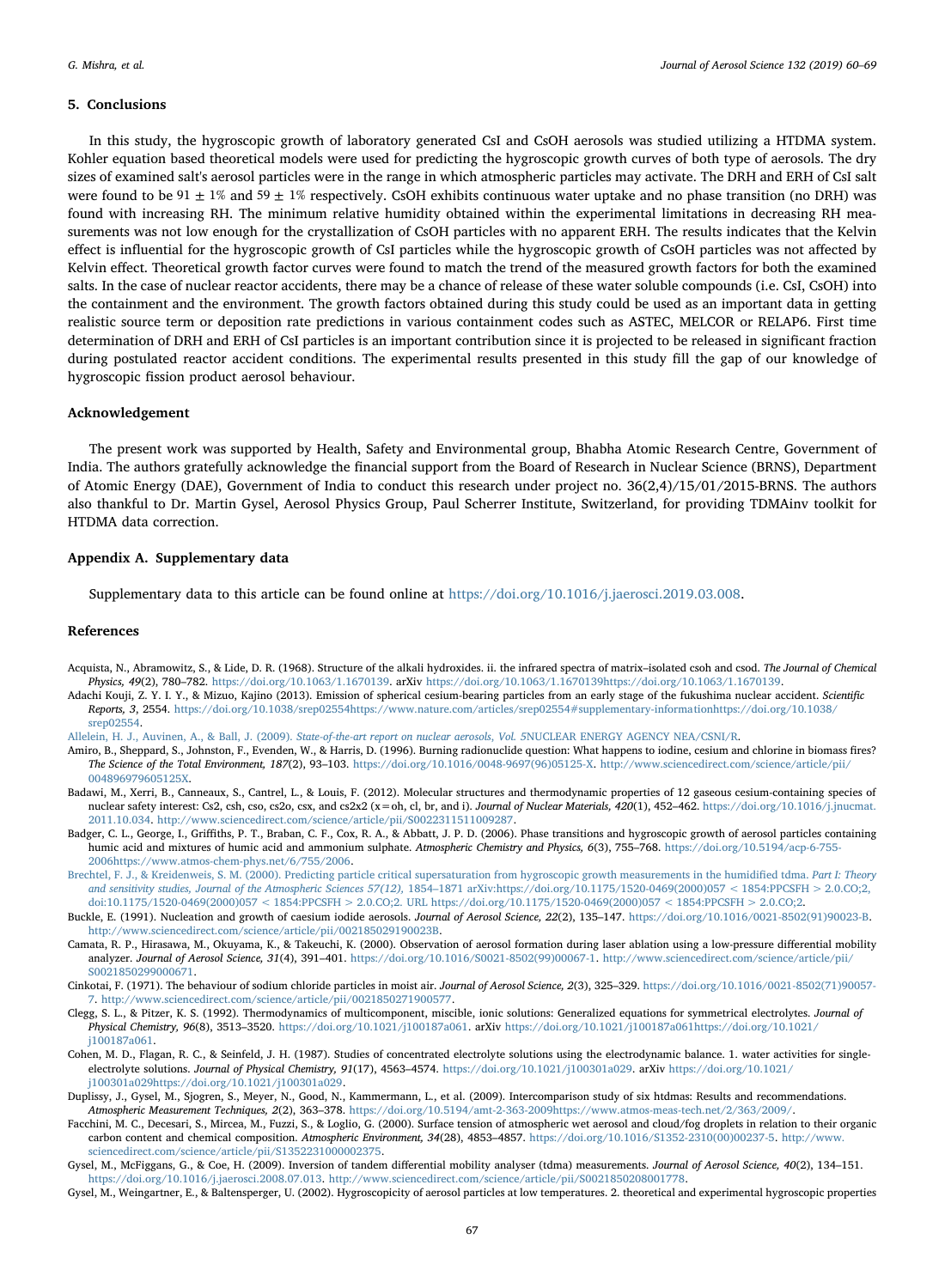of laboratory generated aerosols. Environmental Science & Technology, 36(1), 63–68. [https://doi.org/10.1021/es010055g. pMID: 11811491. arXiv](https://doi.org/10.1021/es010055g) https://doi.org/ [10.1021/es010055ghttps://doi.org/10.1021/es010055g](https://doi.org/10.1021/es010055g).

- <span id="page-8-19"></span>Gysel, M., Weingartner, E., Nyeki, S., Paulsen, D., Baltensperger, U., Galambos, I., et al. (2004). Hygroscopic properties of water-soluble matter and humic-like organics in atmospheric fine aerosol. Atmospheric Chemistry and Physics, 4(1), 35–50. [https://doi.org/10.5194/acp-4-35-2004https://www.atmos-chem-phys.net/](https://doi.org/10.5194/acp-4-35-2004) [4/35/2004/](https://www.atmos-chem-phys.net/4/35/2004/).
- <span id="page-8-6"></span>Hao, W. M., Bondarenko, O. O., Zibtsev, S., & Hutton, D. (2008). Chapter 12 vegetation fires, smoke emissions, and dispersion of radionuclides in the chernobyl exclusion zone. In A. Bytnerowicz, M. J. Arbaugh, A. R. Riebau, & C. Andersen (Vol. Eds.), Wildland fires and air pollution: Vol. 8, (pp. 265-275). Elsevier. of Developments in Environmental Science [https://doi.org/10.1016/S1474-8177\(08\)00012-0](https://doi.org/10.1016/S1474-8177(08)00012-0)[http://www.sciencedirect.com/science/article/pii/](http://www.sciencedirect.com/science/article/pii/S1474817708000120) [S1474817708000120.](http://www.sciencedirect.com/science/article/pii/S1474817708000120)
- <span id="page-8-28"></span>Haynes, W. (2016). CRC handbook of chemistry and physics (97th ed.). CRC Pres[shttps://books.google.co.in/books?id=VVezDAAAQBAJ.](https://books.google.co.in/books?id=VVezDAAAQBAJ)
- <span id="page-8-13"></span>Inada, Y., & Akagane, K. (1996). Non-empirical study of chemical reactions including fission products in severe light water reactor accidents. Journal of Nuclear Science and Technology, 33(7), 562–568. [https://doi.org/10.3327/jnst.33.562.](https://doi.org/10.3327/jnst.33.562)
- <span id="page-8-29"></span>Jing, B., Tong, S., Liu, Q., Li, K., Wang, W., Zhang, Y., et al. (2016). Hygroscopic behavior of multicomponent organic aerosols and their internal mixtures with ammonium sulfate. Atmospheric Chemistry and Physics, 16(6), 4101–4118. [https://doi.org/10.5194/acp-16-4101-2016https://www.atmos-chem-phys.net/16/](https://doi.org/10.5194/acp-16-4101-2016) [4101/2016/.](https://www.atmos-chem-phys.net/16/4101/2016/)
- <span id="page-8-20"></span>Johnson, G., Fletcher, C., Meyer, N., Modini, R., & Ristovski, Z. (2008). A robust, portable h-tdma for field use. Journal of Aerosol Science, 39(10), 850-861. [https://doi.](https://doi.org/10.1016/j.jaerosci.2008.05.005) [org/10.1016/j.jaerosci.2008.05.005.](https://doi.org/10.1016/j.jaerosci.2008.05.005) <http://www.sciencedirect.com/science/article/pii/S0021850208000992>.
- <span id="page-8-4"></span>Jokiniemi, J. (1988). The growth of hygroscopic particles during severe core melt accidents. Nuclear Technology, 83(1), 16–23. [https://doi.org/10.13182/NT88-](https://doi.org/10.13182/NT88-A34171) A34171. arXiv [https://doi.org/10.13182/NT88-A34171https://doi.org/10.13182/NT88-A34171.](https://doi.org/10.13182/NT88-A34171)
- <span id="page-8-9"></span>Jokiniemi, J. (1990). Effect of selected binary and mixed solutions on steam condensation and aerosol behavior in containment. Aerosol Science and Technology, 12(4), 891–902. arXiv [https://doi.org/10.1080/02786829008959401, doi:10.1080/02786829008959401](https://doi.org/10.1080/02786829008959401,%20doi:10.1080/02786829008959401)[https://doi.org/10.1080/02786829008959401.](https://doi.org/10.1080/02786829008959401)

<span id="page-8-22"></span>Kohler, H. (1936). The nucleus in and the growth of hygroscopic droplets. Transactions of the Faraday Society, 32, 1152–1161. [https://doi.org/10.1039/](https://doi.org/10.1039/TF9363201152) [TF9363201152https://doi.org/10.1039/TF9363201152](https://doi.org/10.1039/TF9363201152).

- <span id="page-8-0"></span>Kristiansen, N. I., Stohl, A., Olivié, D. J. L., Croft, B., Søvde, O. A., Klein, H., et al. (2016). Evaluation of observed and modelled aerosol lifetimes using radioactive tracers of opportunity and an ensemble of 19 global models. Atmospheric Chemistry and Physics, 16(5), 3525-3561. [https://doi.org/10.5194/acp-16-3525-](https://doi.org/10.5194/acp-16-3525-2016) [2016https://www.atmos-chem-phys.net/16/3525/2016/](https://doi.org/10.5194/acp-16-3525-2016).
- <span id="page-8-14"></span>Kuczkowski, R. L., Lide, D. R., Jr., & Krisher, L. C. (1966). Microwave spectra of alkali hydroxides : Evidence for linearity of csoh and koh. The Journal of Chemical Physics, 44(8), 3131–3132. https://doi.org/10.1063/1.1727194. arXiv [https://doi.org/10.1063/1.1727194https://doi.org/10.1063/1.1727194](https://doi.org/10.1063/1.1727194).
- <span id="page-8-2"></span>Kugeler, K., Epping, C., & Roes, J. (1989). Importance of radioactive aerosols in hypothetical high temperature reactor accidents. Journal of Aerosol Science, 20(8), 1421–1424. proceedings of the 1989 European Aerosol Research [https://doi.org/10.1016/0021-8502\(89\)90852-5](https://doi.org/10.1016/0021-8502(89)90852-5)[http://www.sciencedirect.com/science/article/](http://www.sciencedirect.com/science/article/pii/0021850289908525) [pii/0021850289908525.](http://www.sciencedirect.com/science/article/pii/0021850289908525)
- <span id="page-8-5"></span>Leon, J. D., Jaffe, D., Kaspar, J., Knecht, A., Miller, M., Robertson, R., et al. (2011). Arrival time and magnitude of airborne fission products from the fukushima, Japan, reactor incident as measured in seattle, wa, USA. Journal of Environmental Radioactivity, 102(11), 1032-1038. [https://doi.org/10.1016/j.jenvrad.2011.06.005.](https://doi.org/10.1016/j.jenvrad.2011.06.005) [http://www.sciencedirect.com/science/article/pii/S0265931X11001366.](http://www.sciencedirect.com/science/article/pii/S0265931X11001366)
- <span id="page-8-15"></span>Li, R.-Z., Liu, C.-W., Gao, Y. Q., Jiang, H., Xu, H.-G., & Zheng, W.-J. (2013). Microsolvation of lii and csi in water: Anion photoelectron spectroscopy and ab initio calculations. Journal of the American Chemical Society, 135(13), 5190–5199. [https://doi.org/10.1021/ja4006942. pMID: 23432353. arXiv](https://doi.org/10.1021/ja4006942) https://doi.org/10. [1021/ja4006942https://doi.org/10.1021/ja4006942.](https://doi.org/10.1021/ja4006942)
- <span id="page-8-7"></span>Long, N., Truong, Y., Hien, P., Binh, N., Sieu, L., Giap, T., et al. (2012). Atmospheric radionuclides from the fukushima dai-ichi nuclear reactor accident observed in vietnam. Journal of Environmental Radioactivity, 111, 53-58. environmental Impacts of the Fukushima Accident (Part I) [https://doi.org/10.1016/j.jenvrad.2011.](https://doi.org/10.1016/j.jenvrad.2011.11.018) [11.018](https://doi.org/10.1016/j.jenvrad.2011.11.018)[http://www.sciencedirect.com/science/article/pii/S0265931X1100292X.](http://www.sciencedirect.com/science/article/pii/S0265931X1100292X)
- <span id="page-8-21"></span>Mariam, M. Joshi, Khandare, P., Koli, A., Khan, A., & Sapra, B. (2017). Influence of sheath air humidity on measurement of particle size distribution by scanning mobility particle sizer. Journal of Aerosol Science, 111, 18-25. <https://doi.org/10.1016/j.jaerosci.2017.05.005>. [http://www.sciencedirect.com/science/article/](http://www.sciencedirect.com/science/article/pii/S0021850216304396) [pii/S0021850216304396](http://www.sciencedirect.com/science/article/pii/S0021850216304396).
- <span id="page-8-16"></span>McFarlane, J., Wren, J. C., & Lemire, R. J. (2002). Chemical speciation of iodine source term to containment. Nuclear Technology, 138(2), 162–178. [https://doi.org/10.](https://doi.org/10.13182/NT138-162) 13182/NT138-162. arXiv [https://doi.org/10.13182/NT138-162https://doi.org/10.13182/NT138-162.](https://doi.org/10.13182/NT138-162)
- <span id="page-8-11"></span>McMurry, P., & Stolzenburg, M. (1989). On the sensitivity of particle size to relative humidity for los angeles aerosols. Atmospheric Environment, 23(2), 497–507. [https://doi.org/10.1016/0004-6981\(89\)90593-3](https://doi.org/10.1016/0004-6981(89)90593-3).
- <span id="page-8-17"></span>Modi, R., Khan, A., Joshi, M., Ganju, S., Singh, A., Srivastava, A., et al. (2014). Metal oxide aerosol dry deposition in laminar pipe flow at high thermal gradients and comparison with sophaeros module of astec reactor accident analysis code. Annals of Nuclear Energy, 64, 107-113. [https://doi.org/10.1016/j.anucene.2013.09.](https://doi.org/10.1016/j.anucene.2013.09.032) [032.](https://doi.org/10.1016/j.anucene.2013.09.032) [http://www.sciencedirect.com/science/article/pii/S0306454913005021.](http://www.sciencedirect.com/science/article/pii/S0306454913005021)
- <span id="page-8-8"></span>Nagai, H., Katata, G., Terada, H., & Chino, M. (2014). Source term estimation of 131I and 137Cs discharged from the Fukushima Daiichi nuclear power plant into the atmosphere. Tokyo: Springer Japa[nhttps://doi.org/10.1007/978-4-431-54583-5\\_15https://doi.org/10.1007/978-4-431-54583-5\\_15](https://doi.org/10.1007/978-4-431-54583-5_15).
- <span id="page-8-12"></span>Onasch, T. B., Siefert, R. L., Brooks, S. D., Prenni, A. J., Murray, B., Wilson, M. A., et al. (1999). Infrared spectroscopic study of the deliquescence and efflorescence of ammonium sulfate aerosol as a function of temperature. Journal of Geophysical Research: Atmospheres, 104(D17), 21317–21326. [https://doi.org/10.1029/](https://doi.org/10.1029/1999JD900384) [1999JD900384https://doi.org/10.1029/1999JD900384.](https://doi.org/10.1029/1999JD900384)
- <span id="page-8-1"></span>Paliouris, G., Taylor, H., Wein, R., Svoboda, J., & Mierzynski, B. (1995). Fire as an agent in redistributing fallout137cs in the canadian boreal forest, Science of the Total Environment 160-161. ecological Effects of Arctic Airborne Contaminants [https://doi.org/10.1016/0048-9697\(95\)04353-3](https://doi.org/10.1016/0048-9697(95)04353-3)[http://www.sciencedirect.com/](http://www.sciencedirect.com/science/article/pii/0048969795043533) [science/article/pii/0048969795043533](http://www.sciencedirect.com/science/article/pii/0048969795043533).
- <span id="page-8-10"></span>Peng, C., Chan, M. N., & Chan, C. K. (2001). The hygroscopic properties of dicarboxylic and multifunctional acids: Measurements and unifac predictions. Environmental Science & Technology, 35(22), 4495-4501. [https://doi.org/10.1021/es0107531. pMID: 11757607. arXiv](https://doi.org/10.1021/es0107531) https://doi.org/10.1021/es0107531https://doi.org/10. [1021/es0107531](https://doi.org/10.1021/es0107531).
- <span id="page-8-3"></span>Petti, D. A. (1989). Silver-indium-cadmium control rod behavior in severe reactor accidents. Nuclear Technology, 84(2), 128-151. [https://doi.org/10.13182/NT89-](https://doi.org/10.13182/NT89-A34183) A34183. arXiv [https://doi.org/10.13182/NT89-A34183https://doi.org/10.13182/NT89-A34183.](https://doi.org/10.13182/NT89-A34183)
- <span id="page-8-26"></span>Pitzer, K. S. (1973). Thermodynamics of electrolytes. i. theoretical basis and general equations. Journal of Physical Chemistry, 77(2), 268-277. [https://doi.org/10.1021/](https://doi.org/10.1021/j100621a026) j100621a026. arXiv [https://doi.org/10.1021/j100621a026https://doi.org/10.1021/j100621a026.](https://doi.org/10.1021/j100621a026)
- <span id="page-8-27"></span>Pitzer, K. S., & Mayorga, G. (1973). Thermodynamics of electrolytes. ii. activity and osmotic coefficients for strong electrolytes with one or both ions univalent. Journal of Physical Chemistry, 77(19), 2300–2308. https://doi.org/10.1021/j100638a009. arXiv [https://doi.org/10.1021/j100638a009https://doi.org/10.1021/](https://doi.org/10.1021/j100638a009) [j100638a009](https://doi.org/10.1021/j100638a009).
- <span id="page-8-30"></span>Pope, F. D., Dennis-Smither, B. J., Griffiths, P. T., Clegg, S. L., & Cox, R. A. (2010). Studies of single aerosol particles containing malonic acid, glutaric acid, and their mixtures with sodium chloride. i. hygroscopic growth. The Journal of Physical Chemistry A, 114(16), 5335-5341. [https://doi.org/10.1021/jp100059k. pMID:](https://doi.org/10.1021/jp100059k) 20361768. arXiv [https://doi.org/10.1021/jp100059khttps://doi.org/10.1021/jp100059k](https://doi.org/10.1021/jp100059k).
- <span id="page-8-31"></span>Prenni, A. J., DeMott, P. J., Kreidenweis, S. M., Sherman, D. E., Russell, L. M., & Ming, Y. (2001). The effects of low molecular weight dicarboxylic acids on cloud formation. The Journal of Physical Chemistry A, 105(50), 11240–11248. https://doi.org/10.1021/jp012427d. arXiv [https://doi.org/10.1021/jp012427dhttps://](https://doi.org/10.1021/jp012427d) [doi.org/10.1021/jp012427d](https://doi.org/10.1021/jp012427d).
- <span id="page-8-23"></span>Pruppacher, H. R., Klett, J. D., & Wang, P. K. (1998). Microphysics of clouds and precipitation. Aerosol Science and Technology, 28(4), 381-382. arXiv [https://doi.org/](https://doi.org/10.1080/02786829808965531,%20doi:10.1080/02786829808965531) [10.1080/02786829808965531, doi:10.1080/02786829808965531](https://doi.org/10.1080/02786829808965531,%20doi:10.1080/02786829808965531)<https://doi.org/10.1080/02786829808965531>.

<span id="page-8-24"></span>[Robinson, R. A., & Stokes, R. H. \(1968\).](http://refhub.elsevier.com/S0021-8502(18)30179-4/sref66) Electrolyte solutions (2nd ed.). London: Butterworths.

<span id="page-8-25"></span>[Robinson, R., & Stokes \(2012\).](http://refhub.elsevier.com/S0021-8502(18)30179-4/sref46) Electrolyte solutions (Second Revised Edition). .

<span id="page-8-18"></span>Sapra, B. K., Mayya, Y. S., Khan, A., Sunny, F., Ganju, S., & Kushwaha, H. S. (2008). Aerosol studies in a nuclear aerosol test facility under different turbulence